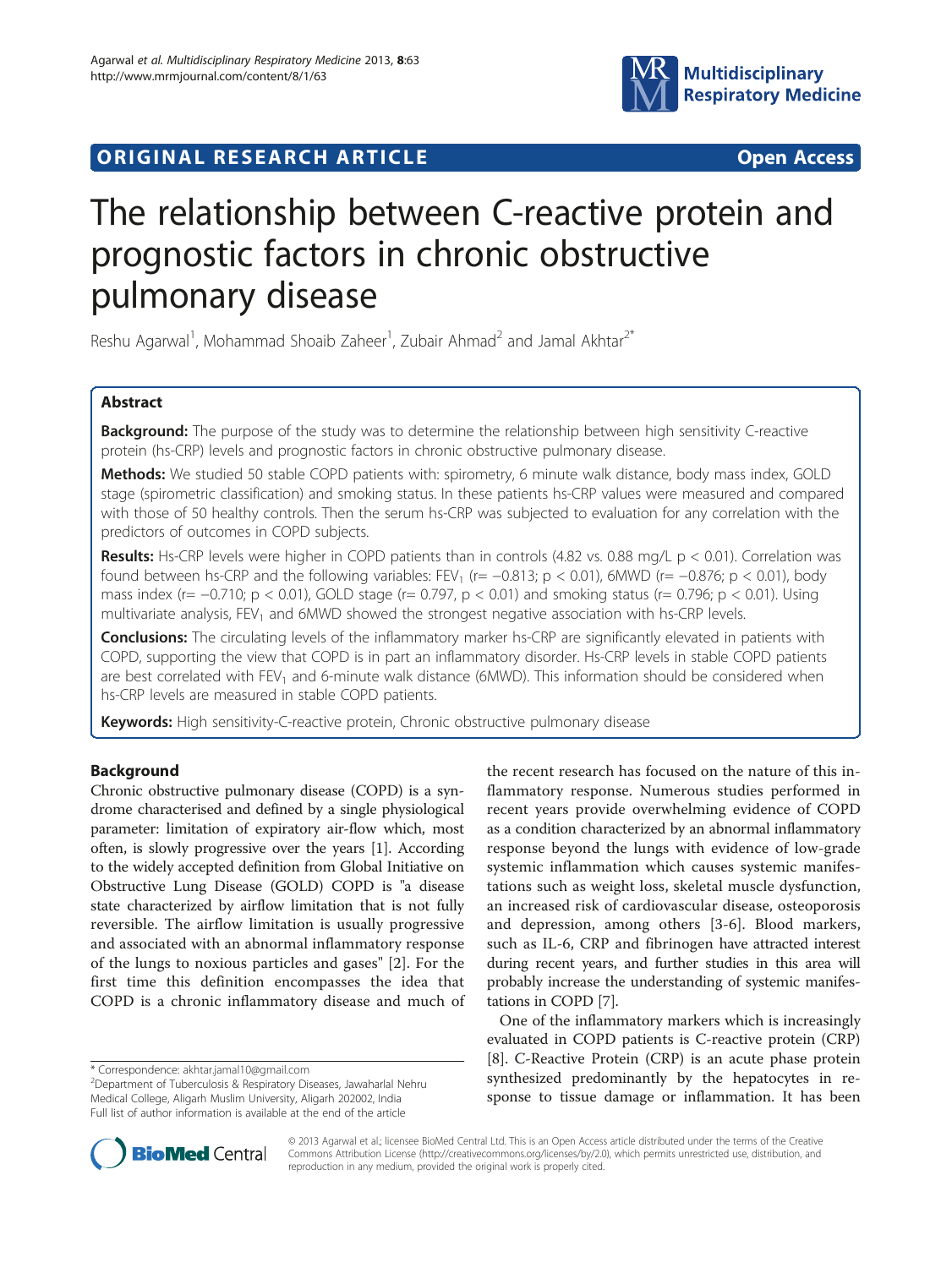accepted that levels of CRP relate to the presence of airflow obstruction [[6\]](#page-4-0). There are various studies evaluating the relationship between CRP levels and other clinical variables known to predict outcome in patients with COPD.

The present study aims to evaluate the levels of high sensitivity CRP (hs-CRP) in patients with COPD and to study the relationship between hs-CRP levels and prognostic factors in COPD patients.

## **Methods**

The present study was conducted at the Department of Medicine, JN Medical College Hospital, AMU, Aligarh from January 2008 to June 2009. The permission for the study was taken from ethical committee. A total of 100 subjects, including 50 control and 50 patients of chronic obstructive pulmonary disease (COPD), were recruited in the study.

Patients who had dyspnea, chronic cough, sputum production and risk factors, such as tobacco use and occupational exposures to dust and chemicals with all degree of airflow severity were consecutively included if they had a postbronchodilator  $FEV_1/FVC$  of <0.7 after 400 micrograms of inhaled salbutamol. Patients were clinically stable (no exacerbation for 2 months) at the time of evaluation. An informed consent was obtained from each subject prior to entering the study.

Patients were excluded if they had a history of asthma and/or the  $FEV<sub>1</sub>$  increased more than 12% or 200 ml following inhalation of 400 μg salbutamol, if they had acute coronary syndromes, collagen vascular/autoimmune diseases, malignancy, pulmonary embolism, renal insufficiency, cirrhosis and other serious liver diseases and if they were on steroid treatment.

A detailed history and physical examination was carried out for every subject who entered in the study as per a pre-designed proforma, including thorough physical examination, assessment of vital parameters, anthropometry (height, weight, BMI) and systemic examination for assessing the signs of COPD and also the presence of any exclusion criteria as previously discussed.

We evaluated the following variables known to predict outcome in COPD: degree of airflow obstruction by FEV1, exercise capacity by the six minute walk distance (6MWD) and body mass index (BMI). We also recorded if patients were active smokers or quitters (those who had left smoking ≥1 year).

BMI was calculated as the weight in kilograms divided by height in meters<sup>2</sup>. The hs-CRP estimation was performed by using UBI MAGIWEL CRP-quantitative AD-401 kit, a solid phase enzyme linked immunosorbent assay (ELISA) as per instructions of the manufacturer (supplied with kit) with reference range for CRP being 0.0-0.8 mg/dl. All patients underwent physiologic evaluation that included measurement of the forced

expiratory volume in 1-second  $(FEV_1)$  and forced vital capacity (FVC) using a spirometer (P. K. Morgan LTD, Kent, England) with published predicted values. Quality control and procedures of lung function testing were performed according to the European Respiratory Society guidelines. The 6MWD test carried out in a corridor 50 m long. Statistical analysis was performed using SPSS version 10.0 Statistical package for Windows (SPSS, Chicago, IL). Continuous variables were expressed as mean ± standard deviation (Gaussian distribution) or range. Unpaired and paired t tests for independent and dependent samples were used to compare continuous data between two groups. ANOVA or analysis of variance with Scheffe's post hoc analysis were used for comparing data between groups. Linear relationship between variables was analyzed using Pearson's correlation coefficient and significance of 'r' was tested. A Stepwise multivariate regression analysis was used to study the determinants of CRP. All p values were two tailed and values of < 0.05 were considered to indicate statistical significance. All confidence intervals were calculated at 95% level.

## Results

The study recruited 50 patients of with COPD (44 males and 6 females). We also recruited 50 healthy, non smoking subjects (44 males, 6 females) from the general population of similar age and location. Most of patients were in GOLD stages II and III and 76% of them were still smoking. The clinical and physiologic characteristics of the COPD and control group are presented in Table 1. Distribution of subjects according to GOLD stage(spirometric classification) and smoking status is shown in Tables [2](#page-2-0) and [3](#page-2-0).

Mean value of hs-CRP in control group was  $0.88 \pm$ 0.48 mg/l (range: 0.2-1.8 mg/l) while 4.82 ± 1.97 mg/l (range: 1.7-8.1 mg/l) in COPD group. When compared with controls by independent samples t-test, the mean value of hs-CRP was significantly higher in patients with COPD (11.574, p < 0.01) (Figure [1\)](#page-2-0).

Pearson's correlation coefficient showed that (Table [4](#page-2-0)) hs-CRP levels significantly correlated with GOLD stage ( $r = 0.797$ ;  $p < 0.01$ ). A significant negative correlation of hs-CRP was found with body mass index  $(r = -0.710; p < 0.01)$ ,  $FEV_1$   $(r = -0.813; p < 0.01)$  and

|                               | Table 1 Clinical and physiologic characteristics of the |  |
|-------------------------------|---------------------------------------------------------|--|
| <b>COPD and control group</b> |                                                         |  |

|                         | Control group      | <b>COPD</b> group | Р     |
|-------------------------|--------------------|-------------------|-------|
| Age(yrs)                | $53.65 + 8.68$     | $54.00 + 7.58$    | 0.628 |
| M:F ratio               | 44:6               | 44:6              | 0.546 |
| BMl(kq/m <sup>2</sup> ) | $22.55 + 1.98$     | $22.82 + 2.63$    | 0.679 |
| FEV <sub>1</sub> (% )   | $88 \pm 3.46$      | $57.54 + 18.33$   | 0.000 |
| 6MWD(mtrs)              | $375.45 \pm 68.98$ | 212.60 ±53.22     | 0.000 |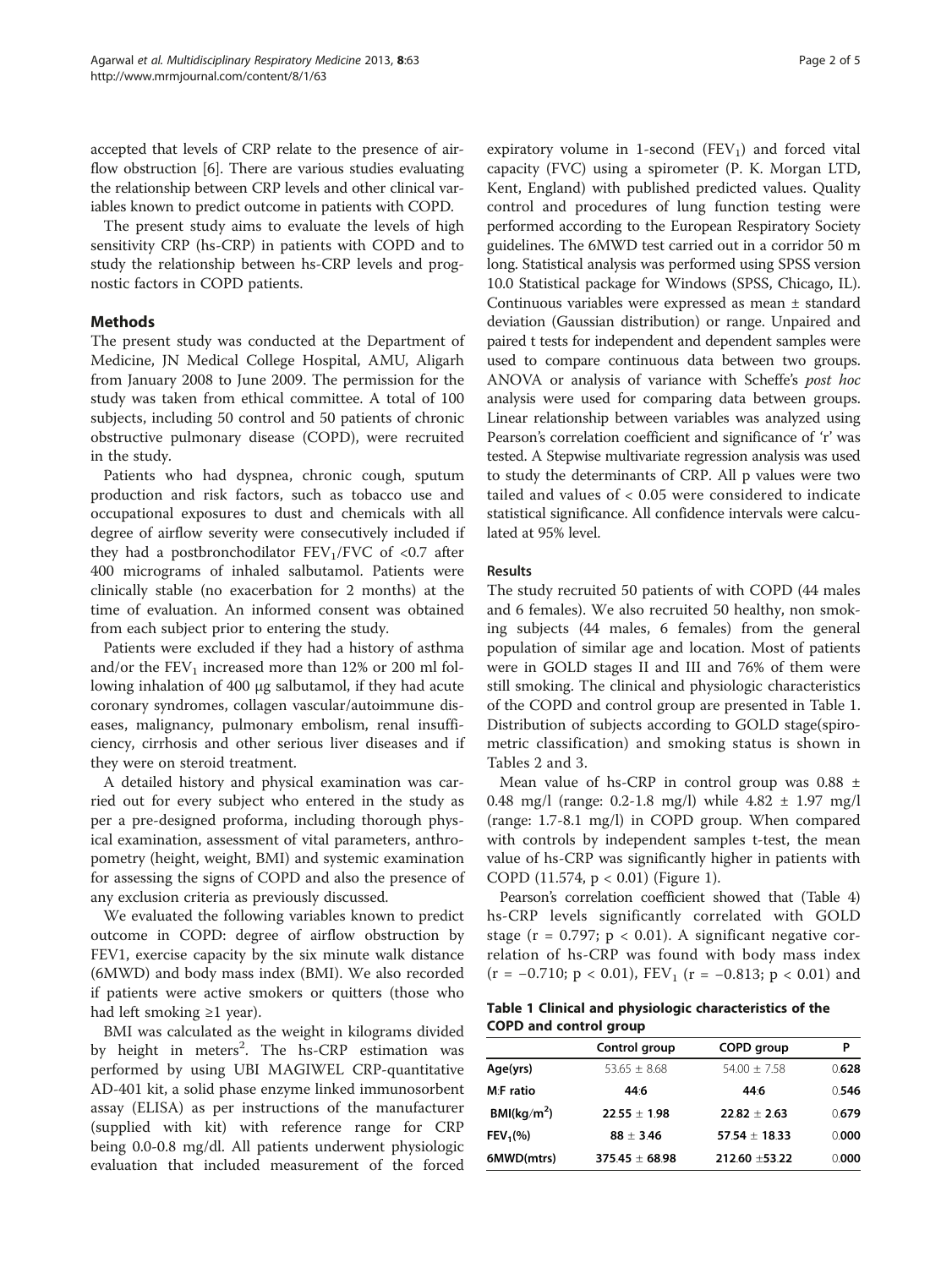<span id="page-2-0"></span>Table 2 Distribution of subjects according to GOLD stage (spirometric classification)

| GOLD stage | No. of subjects | Percentage (%) |  |
|------------|-----------------|----------------|--|
| Stage I    | h               | 12             |  |
| Stage II   | 22              | 44             |  |
| Stage III  | 17              | 34             |  |
| Stage IV   |                 | 10             |  |

6MWD ( $r = -0.876$ ;  $p < 0.01$ ). hs-CRP was found to be significantly higher in smokers as compared to quitters  $(r = 0.796; p < 0.01)$ . There was no correlation of hs-CRP with sex. Spearman' s correlation was used to find out the correlation of hs-CRP with sex, smoking status and GOLD stage.

## Multistep linear regression analysis using hs-CRP as dependent variable in COPD subjects

Multistep linear regression analysis was done on 50 subjects using hs-CRP as the dependent variable and age, BMI,  $FEV<sub>1</sub>$ , 6MWT, smoking status and GOLD stage as covariates. The statistical details of the model are shown in Table [5.](#page-3-0)

Stepwise multiple regression analysis was conducted to find out significant predictors of hs-CRP. 6MWT and  $FEV<sub>1</sub>$  entered hierarchically in the regression model as significant predictors of hs-CRP.

## **Discussion**

Our study showed that the circulating levels of hs-CRP were significantly elevated in patients with COPD compared with controls  $(4.8 \text{ vs. } 0.8 \text{ mg/l})$   $(t=11.574, p < 0.01)$ . The main finding of our study is that CRP level in stable COPD patients has the strongest association with  $6MWD$  and  $FEV<sub>1</sub>$ . We also found that CRP levels correlated independently with other important prognostic clinical variables: namely BMI and GOLD stage(spirometric classification). Some studies have demonstrated elevated levels of CRP and fibrinogen in patients with COPD [\[9,10](#page-4-0)] and a meta-analysis by Gan et al. confirmed a significant increase in CRP levels in COPD patients compared with controls indicating a persistent systemic inflammation in subjects with COPD [\[4\]](#page-4-0). Yende et al. reported a higher level of serum CRP in cases with an obstructive pattern in their spirometry (3.5 mg/l) in comparison to normal population  $(2.5 \text{ mg/l})$   $(p < 0.0001)$ 

Table 3 Distribution of subjects according to smoking status

| Smoking status  | No. of subjects | Percentage (%) |  |
|-----------------|-----------------|----------------|--|
| <b>Smokers</b>  | 38              | 76             |  |
| <b>Ouitters</b> | 12              | 24             |  |
| <b>Total</b>    | 50              | 100            |  |



[[8\]](#page-4-0). In a study conducted by Broekhuizen et al., stable COPD patients had increased levels of inflammatory markers like CRP [[11](#page-4-0)]. F. Karadag, found out that serum CRP was significantly higher in stable COPD patients than in control subjects ( $p < 0.001$ ) [[12](#page-4-0)]. This study confirms that circulating CRP levels are higher in stable COPD patients and may thus be regarded as a valid biomarker of low-grade systemic inflammation.

In our study, hs-CRP was found to be significantly higher in smokers as compared to quitters ( $r = 0.796$ ; p < 0.01). Our work duplicates the previous finding of Juan P de Torres et al. regarding higher CRP levels in those COPD patients who are active smokers compared with those who are not [\[13,14](#page-4-0)]. Unfortunately, this effect could not be confirmed in the control group because we only recruited non-smoking individuals to represent the "normal" population. However, the level of CRP in the exsmoking COPD population remained significantly higher than in the non-smoking control group. In contrast to the above findings, Pinto-Plata et al., showed a significantly higher level of CRP in COPD patients (50.03 ± 1.51 mg/l)

| Table 4 Pearson's correlation of hs-CRP with other |  |  |
|----------------------------------------------------|--|--|
| variables                                          |  |  |

|                         | Correlation coefficient(r) | P Sig. (2-tailed) |
|-------------------------|----------------------------|-------------------|
| Hs-CRP(mg/l)            | 1.000                      | 0.                |
| Smoking status          | .796                       | 0.000             |
| Sex                     | $-0.019$                   | 0.877             |
| BMl(kq/m <sup>2</sup> ) | $-710$                     | 0.000             |
| $FEV_1 (%)$             | $-0.813$                   | 0.000             |
| 6MWD(m)                 | -.876                      | 0.000             |
| GOLD stage              | .797                       | 0.000             |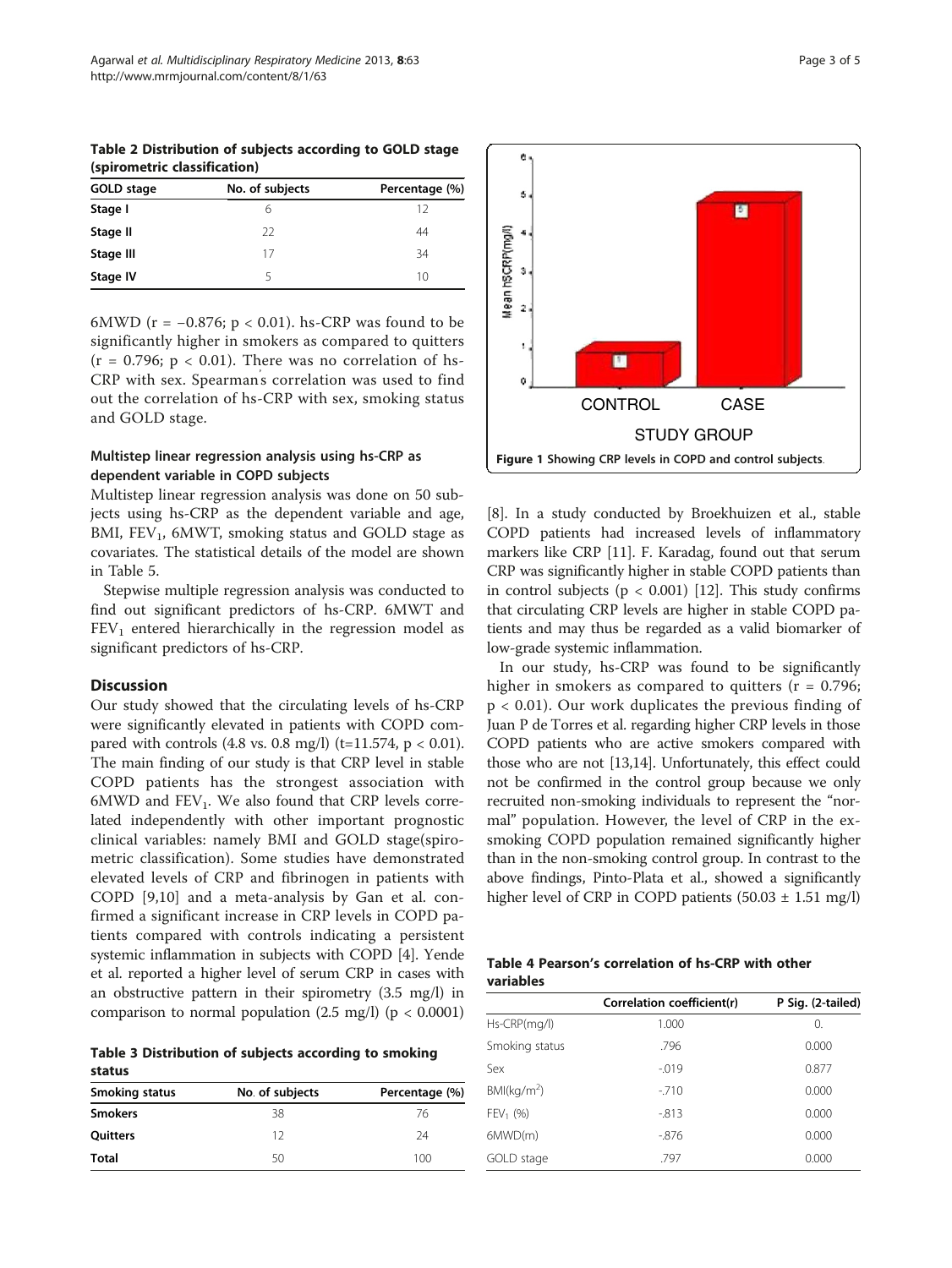<span id="page-3-0"></span>Table 5 Multistep linear regression model

| Model | <b>Variables</b> | R     | $R^2$ | в        |           |       |
|-------|------------------|-------|-------|----------|-----------|-------|
|       | 6MWT             | 0.888 | 0.789 | - 0.888  | $-15.937$ | 0.000 |
| 2     | 6MWT             | 0.934 | 0.873 | - 0.497  | - 6.805   | 0.000 |
|       | FEV <sub>1</sub> |       |       | $-0.487$ | $-6.662$  | 0.000 |

than in smoking  $(2.02 \pm 1.04 \text{ mg/l})$  and non smoking control groups  $(2.24 \pm 1.04 \text{ mg/l})$  (p < 0.001) [\[6](#page-4-0)].

The authors suggest that, although cigarette smoking has a role in promoting inflammatory process in COPD patients, it is not the leading cause of increased inflammatory markers. It should be noticed that only some cases develop inflammatory reaction following cigarette smoking, and this can be due to genetic differences.

In our study, CRP is inversely correlated with  $FEV<sub>1</sub>$ . In assessing the association between hs- CRP and lung function, Shaaban et al., looked at cross-sectional and longitudinal changes between  $CRP$  and  $FEV<sub>1</sub>$  decline [[15\]](#page-4-0). Their analysis included 531 subjects demonstrating a negative association between  $FEV_1$  and  $CRP(p = 0.002)$ and higher CRPlevels over time were associated with a faster  $FEV<sub>1</sub>$  decline. Similarly, a recent study found CRP levels associated with accelerated decline in  $FEV<sub>1</sub>$  and mortality in patients with mild to moderate COPD, indicating that CRP measurements might enable identification of patients at a high risk of disease progression and mortality [[16\]](#page-4-0).

We observed that CRP levels are inversely correlated with 6MWD. Koechlin et al., found that CRP levels were inversely correlated with endurance time and Broekhuizen et al., also found that CRP increases in those patients with poor exercise capacity [\[11,17](#page-4-0)]. The study by Pinto Plata and colleagues takes these findings one step further. They evaluated 88 patients with COPD and 71 controls and subjected them to extensive physiological testing and a detailed review of medications. Consistent with the results reported by Broekhuizen et al. they found that serum CRP levels were inversely related to the distanced achieved in the 6MWD independent of other factors such as age, sex and smoking history [[6](#page-4-0)].

One of the important extrapulmonary manifestations of COPD is skeletal muscle dysfunction and wasting [[18\]](#page-4-0). With increasing severity of disease, patients with COPD lose muscle bulk, especially in their thighs and upper arms. Over time, these patients lose exercise endurance and complain of fatigue and dyspnea with only a minimal degree of exertion [[19\]](#page-4-0). These symptoms curtail their ability to exercise and compromise their cardiac fitness, which further limits their exercise tolerance, creating a vicious downward spiral that can eventually lead to generalized debility and immobility [\[20\]](#page-4-0). Indeed, some authors postulate that the skeletal muscle dysfunction is a direct consequence of the systemic effects of the disease [\[21](#page-4-0)] whereas others propose that the "myopathy" is an independent process that contributes to the systemic

inflammatory load of the disease [[22\]](#page-4-0). Whatever the mechanism, our results indicate that measuring CRP levels in stable conditions could indirectly reflect the exercise capacity of these patients, an important prognostic factor of the disease. Encouragingly, early interventions with exercise programmes may restore some of the lost health status related to muscle dysfunction and increase patients' exercise tolerance and stamina. Collectively, these studies have extended our concept of COPD beyond the pulmonary system, provided a solid clinical and epidemiological rationale for linking systemic inflammation with peripheral muscle dysfunction and raised the possibility of using anti-inflammatory treatment to mitigate systemic inflammation in the hope of improving health outcomes in these patients.

Interestingly, in our study, BMI is inversely correlated inversely with CRP. This contrasts with the study by Marie-Kathrin Breyer et al., who found that obese COPD patients (BMI  $\geq 30 \text{ kg/m}^2$ ) were 3.3 times more likely (95% CI, 1.5-7.0,  $p = 0.002$ ) to have highly elevated CRP levels compared to normal weight (BMI 21-24.9 kg/m<sup>2</sup>) COPD patients, after taking clinically relevant confounders into account [\[23\]](#page-4-0). In contrast, COPD patients with a low BMI  $(<21 \text{ kg/m}^2$ ) were 2 times less likely(OR, 0.5; 95% CI, 0.3-0.9,  $p = 0.022$ ) to have highly elevated CRP levels compared to normal-weight peers. Schols et al., observed high CRP level in a special subset of 16 COPD patients with high resting energy expenditure (REE) and low fat free mass (FFM) [[24](#page-4-0)]. More studies are needed to help resolve these controversial findings. It has been proposed that inflammatory cytokines could be secreted by adipocytes and by inflammatory cells present in adipose tissue [\[25](#page-4-0)]. Further research is needed to elucidate the effect of different cytokines on body composition and vice versa.

Regarding the severity of disease based on GOLD criteria (spirometric classification), the mean serum CRP level was found to be significantly increased in severe cases. Pinto-Plata et al. [[6\]](#page-4-0) showed that there was no significant difference between the severity of disease and serum CRP level but de Torres and co-workers [\[13](#page-4-0)] indicated that serum CRP level significantly increased with the aggravation of disease. Therefore, although we expect the inflammatory process to be worse and the inflammatory markers to be increased by increasing the severity of disease, more studies are required in this regard.

#### Conclusions

In summary, our study confirms that C-reactive protein levels are increased in stable chronic obstructive